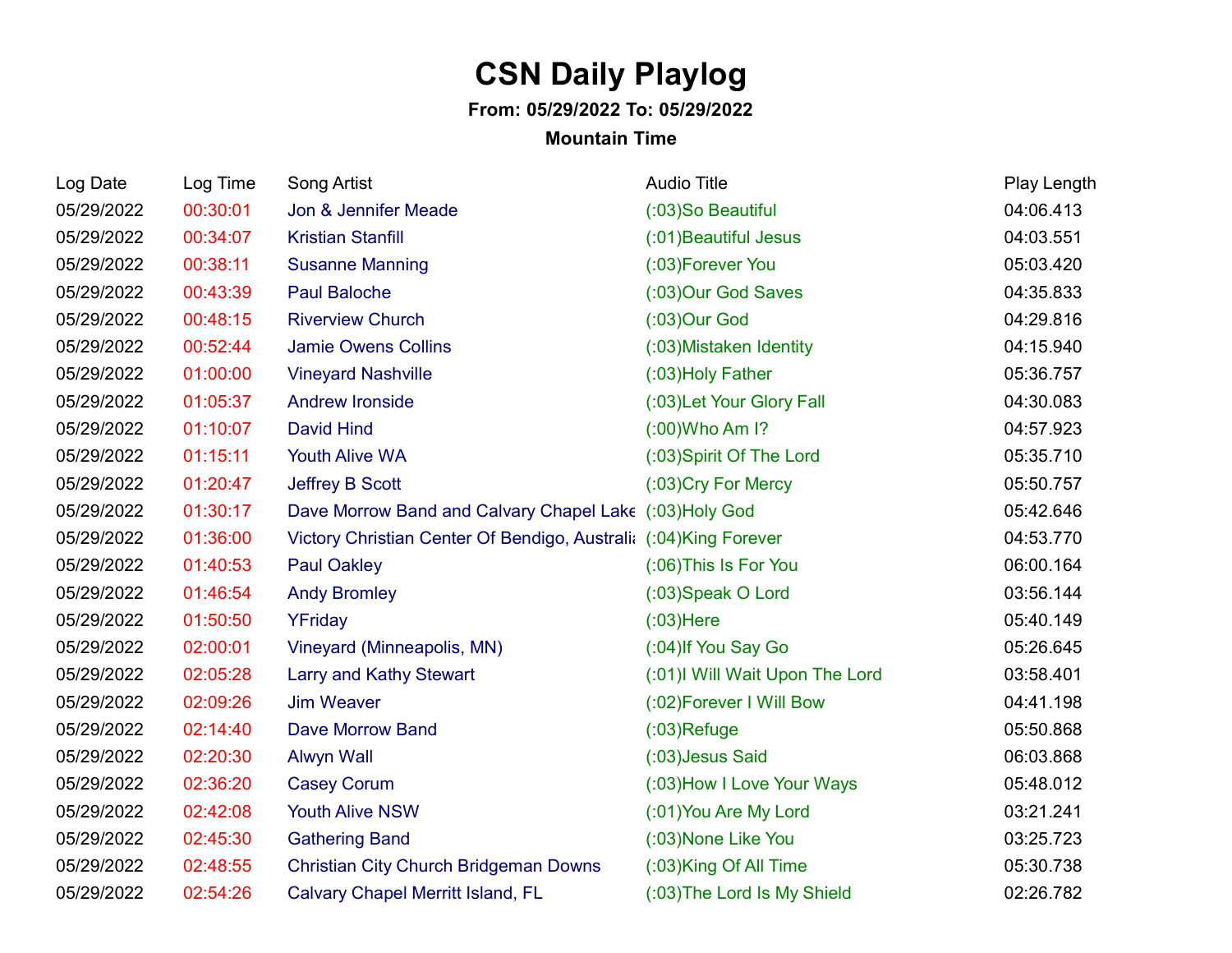| 05/29/2022 | 03:00:00 | The King's Centre (Aldershot, UK)                                            | (:03) Will Come To The Waters (All)                     | 04:17.053 |
|------------|----------|------------------------------------------------------------------------------|---------------------------------------------------------|-----------|
| 05/29/2022 | 03:04:17 | YFriday                                                                      | $(03)$ Creation                                         | 04:15.489 |
| 05/29/2022 | 03:08:33 | Vineyard                                                                     | (:03) We Are Your Bride                                 | 04:07.045 |
| 05/29/2022 | 03:13:19 | <b>David Gate</b>                                                            | $(0.00)$ Redemption                                     | 02:01.091 |
| 05/29/2022 | 03:15:20 | <b>Aaron Keyes</b>                                                           | (:03)In The Name of God                                 | 05:46.630 |
| 05/29/2022 | 03:21:06 | Christian City Church Oxford Falls, Australia                                | $(03)$ Faithful                                         | 05:41.662 |
| 05/29/2022 | 03:30:01 | <b>Noel and Tricia Richards</b>                                              | (:23) To Be in Your Presence Leaning on the I 05:42.239 |           |
| 05/29/2022 | 03:35:43 | <b>New Life Church</b>                                                       | (:02) This Is Our God                                   | 05:35.867 |
| 05/29/2022 | 03:41:19 | <b>Martin Smith</b>                                                          | (:02) Onward Christian Soldiers/Saints Go Ma 03:55.598  |           |
| 05/29/2022 | 03:45:14 | <b>Calvary Chapel Lake Elsinore</b>                                          | (:01) How I Need To Love You                            | 02:13.904 |
| 05/29/2022 | 03:47:29 | <b>Vineyard Nashville</b>                                                    | (:03) Holy Father                                       | 05:36.725 |
| 05/29/2022 | 03:53:06 | Maranatha                                                                    | (:00)I Receive                                          | 03:54.803 |
| 05/29/2022 | 04:00:01 | Victory Christian Center Of Bendigo, Australi: (:17) Live For You            |                                                         | 05:28.114 |
| 05/29/2022 | 04:05:29 | Capewalk                                                                     | $(0.04)$ Eversince                                      | 03:44.867 |
| 05/29/2022 | 04:09:14 | <b>Vineyard UK</b>                                                           | (:05) Adore Him (Featuring Samuel Lane)                 | 05:52.503 |
| 05/29/2022 | 04:15:16 | <b>Worship Revolution</b>                                                    | $(11)$ One                                              | 03:44.113 |
| 05/29/2022 | 04:19:00 | Vineyard (Minneapolis, MN)                                                   | (:04) If You Say Go                                     | 05:26.587 |
| 05/29/2022 | 04:24:27 | <b>Ric Blair Band</b>                                                        | (:04) Near The Cross                                    | 02:33.345 |
| 05/29/2022 | 04:30:29 | <b>Mark McCoy and Andy Park</b>                                              | (:03)I See The Lord                                     | 05:45.819 |
| 05/29/2022 | 04:36:15 | <b>Eoghan Heaslip</b>                                                        | (:02) Holy Is The Lord                                  | 03:28.660 |
| 05/29/2022 | 04:39:44 | <b>Surf City Christian Church</b>                                            | (:01) Loving You                                        | 02:55.756 |
| 05/29/2022 | 04:42:39 | <b>Matt Redman</b>                                                           | (:03) Here For You                                      | 05:34.363 |
| 05/29/2022 | 04:48:14 | <b>Michael Neale</b>                                                         | (:02)Redeeming Love                                     | 04:47.774 |
| 05/29/2022 | 04:53:01 | Calvary Chapel Rocky Mountain (Colorado S (:03) Lord It's You I Long To Love |                                                         | 03:30.002 |
| 05/29/2022 | 08:19:51 | <b>Stuart Townend</b>                                                        | (:03)In Christ Alone                                    | 04:36.599 |
| 05/29/2022 | 08:24:28 | <b>Perfect Union</b>                                                         | (:02) Thou Art My God                                   | 04:31.460 |
| 05/29/2022 | 10:00:14 | Victory Christian Center Of Bendigo, Australi: (:04) There's A Place         |                                                         | 04:37.599 |
| 05/29/2022 | 10:04:51 | <b>Andy Park</b>                                                             | (:31) We Will Ride                                      | 06:34.726 |
| 05/29/2022 | 10:11:26 | <b>Scott and Sheri Keller</b>                                                | (:02)Sufficient For Me                                  | 06:52.131 |
| 05/29/2022 | 10:18:30 | Brian Doerksen and Brenda Janz                                               | $(0.03)$ The River                                      | 04:46.113 |
| 05/29/2022 | 10:23:17 | <b>Christian City Church Ryde</b>                                            | (:01) Into Your Presence                                | 06:02.458 |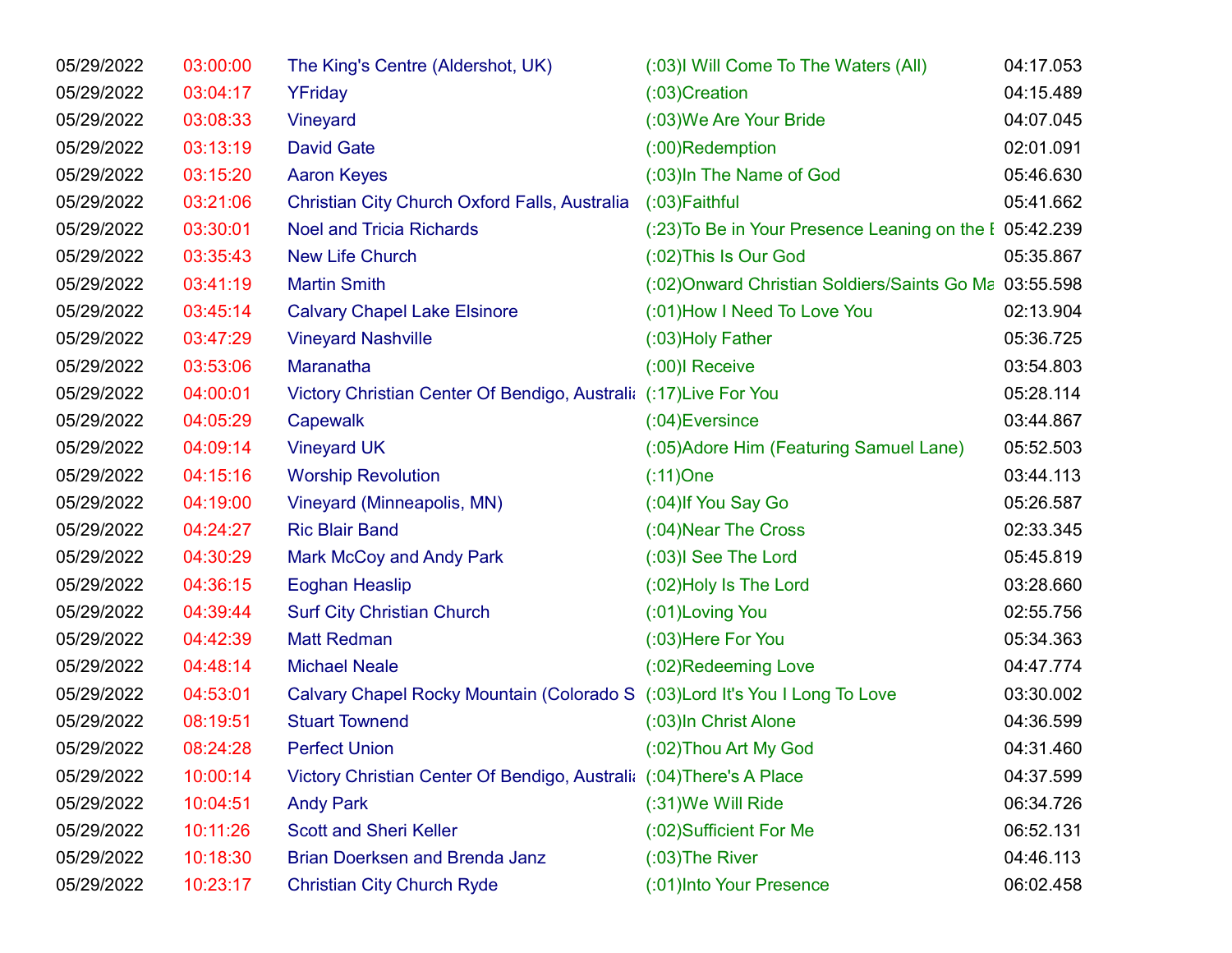| 05/29/2022 | 10:29:19 | <b>Jamie Hill</b>                              | (:03) Lord I Receive Your Love               | 03:47.518 |
|------------|----------|------------------------------------------------|----------------------------------------------|-----------|
| 05/29/2022 | 10:38:05 | <b>Worthy</b>                                  | (:04) Worthy/Let All I Do                    | 05:58.500 |
| 05/29/2022 | 10:44:04 | <b>John Andrew Schreiner</b>                   | (:02) You Will Know                          | 04:49.069 |
| 05/29/2022 | 10:49:23 | <b>Brian Doerksen</b>                          | (:10) Faithful One                           | 06:30.226 |
| 05/29/2022 | 10:55:53 | <b>Christian City Church Oxford Falls</b>      | (:03)I Will Magnify You                      | 05:36.100 |
| 05/29/2022 | 11:01:47 | <b>Vineyard Winnipeg Centre</b>                | $(03)$ Soul                                  | 06:11.300 |
| 05/29/2022 | 11:07:58 | <b>Andy Bromley</b>                            | (:04) My Troubled Soul (Praise The Mighty Na | 04:50.364 |
| 05/29/2022 | 11:13:18 | <b>Lindell Cooley</b>                          | (:03) Healing In Your Glory                  | 05:45.521 |
| 05/29/2022 | 11:19:03 | <b>Christian City Church Ryde</b>              | $(03)$ Eternity                              | 05:18.707 |
| 05/29/2022 | 11:24:22 | <b>Christian City Church Youth</b>             | (:36) Thank You                              | 04:09.815 |
| 05/29/2022 | 11:28:32 | <b>Brooke Fraser Ligertwood</b>                | $(0.05)$ Hosanna                             | 05:50.442 |
| 05/29/2022 | 11:34:22 | <b>Tommy Walker</b>                            | (:03) Thank You For Loving Me                | 05:46.820 |
| 05/29/2022 | 11:40:09 | <b>Julia Grace</b>                             | (:04) Everything That Has Breath             | 02:56.793 |
| 05/29/2022 | 11:44:28 | <b>Riverview Church</b>                        | $(03)$ Oasis                                 | 03:01.096 |
| 05/29/2022 | 11:47:29 | <b>Planetshakers</b>                           | (:03) Glory Forever                          | 04:48.756 |
| 05/29/2022 | 11:52:18 | <b>MercyMe</b>                                 | (:03) Your Kingdom Come                      | 04:33.224 |
| 05/29/2022 | 15:00:42 | <b>Planetshakers</b>                           | (:03) Your Glory                             | 05:54.477 |
| 05/29/2022 | 15:06:37 | <b>Perfect Union</b>                           | (:02) Thou Art My God                        | 04:31.440 |
| 05/29/2022 | 15:11:47 | <b>Surf City Christian Church</b>              | $(.04)$ In My Place                          | 04:40.661 |
| 05/29/2022 | 15:16:27 | <b>Planetshakers</b>                           | (:03) Even Greater                           | 05:45.290 |
| 05/29/2022 | 15:22:13 | <b>MercyMe</b>                                 | (:03) Your Kingdom Come                      | 04:33.238 |
| 05/29/2022 | 15:30:28 | <b>CFNI (Christ For The Nations Institute)</b> | (:03) Faithful God                           | 04:31.347 |
| 05/29/2022 | 15:34:59 | <b>Heather Clark Band</b>                      | (:03) Jesus You're A Celebration             | 04:34.413 |
| 05/29/2022 | 15:39:33 | <b>Bob Fitts</b>                               | (:01) To Honor You                           | 04:47.640 |
| 05/29/2022 | 15:44:41 | <b>Tim Hughes</b>                              | (:03) At Your Name (Forever)                 | 06:11.662 |
| 05/29/2022 | 15:50:53 | <b>Jeff Searles</b>                            | (:03) Draw Near To Me                        | 05:36.961 |
| 05/29/2022 | 18:30:00 | <b>Michael Frye</b>                            | (:03) My One And Only                        | 05:35.911 |
| 05/29/2022 | 18:35:36 | <b>Planetshakers</b>                           | $($ :04)Burn                                 | 06:21.921 |
| 05/29/2022 | 18:42:29 | <b>Darlene Zschech</b>                         | (:02) Shadow Of Your Wings                   | 05:37.976 |
| 05/29/2022 | 18:48:07 | Jami Smith                                     | (:13) Come Ye Sinners                        | 06:27.304 |
| 05/29/2022 | 18:54:35 | <b>Robin Mark</b>                              | (:02) How Great Are You Lord                 | 02:25.611 |